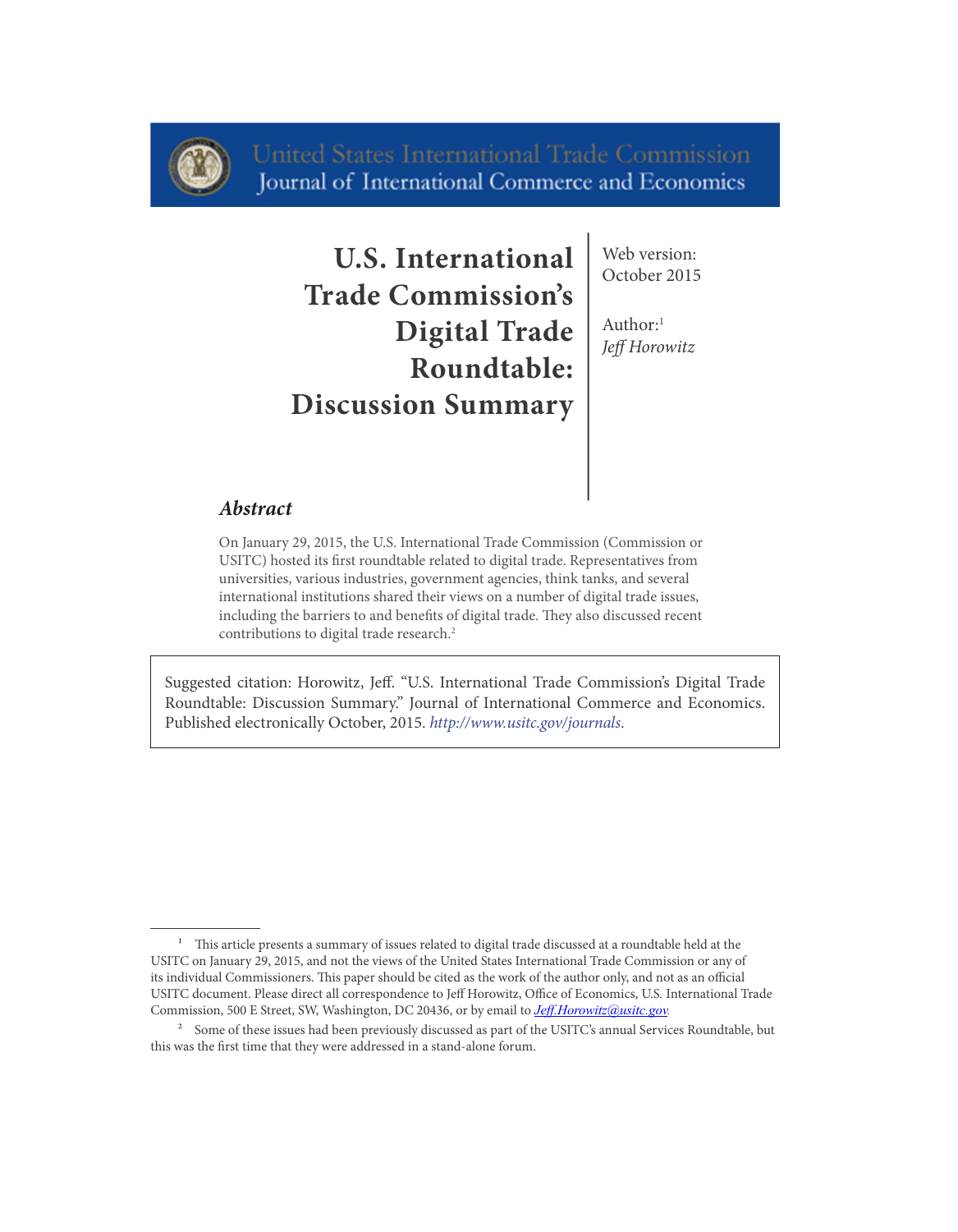#### **INTRODUCTION**

The Commission's digital trade roundtable provided a forum for discussion by representatives of universities, various industries, government agencies, think tanks, and several international institutions. The forum enhanced the Commission's understanding of both current issues and potential future issues in the field of digital trade.<sup>3</sup> The roundtable followed the Commission's publication of two reports on digital trade, one in 2013 and the other in2014, both requested by the Senate Committee on Finance.<sup>4</sup>

Forum discussion centered around four areas: (1) the benefits of digital trade; (2) constraints on digital trade; (3) new business models in this realm (and the need for sound laws and institutions to support them); and (4) developments in reporting and measuring digital trade. This paper summarizes discussion held during the roundtable's two sessions: the first session concerned Effects of Global Digital Trade, and the second session concerned Digital Trade and Emerging Markets.

#### **DISCUSSION**

#### **Benefits of Digital Trade**

The Internet is used by traditional goods and services companies to connect with customers and suppliers, both directly (via email and other direct correspondence) and through websites that serve as a platform for this interaction. Some panelists stressed that digital trade gives both major companies and small and medium-sized enterprises (SMEs) access to markets and customers that otherwise might be inaccessible to them, and it is therefore well suited to international trade. Some participants stated that it might be useful to share examples explaining how increased digital trade can help an economy; such efforts could help reduce barriers to digital trade in countries like Cuba that are currently closed off from the Internet. They emphasized the belief that the benefits of digital trade are higher than the costs for most countries.

One participant stated that it is not just the United States that benefits from digital trade and added that digital trade should not be seen as a zero-sum game with winners and losers, but instead as a way of expanding global trade in all directions. According to this participant, discussions of trade in terms of imports and exports tend to imply that exports are good and imports are bad. It might be more accurate to talk about a digital transaction in terms of a series

<sup>&</sup>lt;sup>3</sup> The USITC's second digital trade report defined digital trade as "U.S. domestic commerce and international trade in which the Internet and Internet-based technologies play a particularly significant role in ordering, producing, or delivering products and services."

<sup>4</sup> U.S*.* International Trade Commission, *Digital Trade in the U.S. and Global Economies, Part 1*, USITC Publication No. 4414, July 2013; USITC, *Digital Trade in the U.S. and Global Economies, Part 2*, USITC Publication No. 4485, August 2014.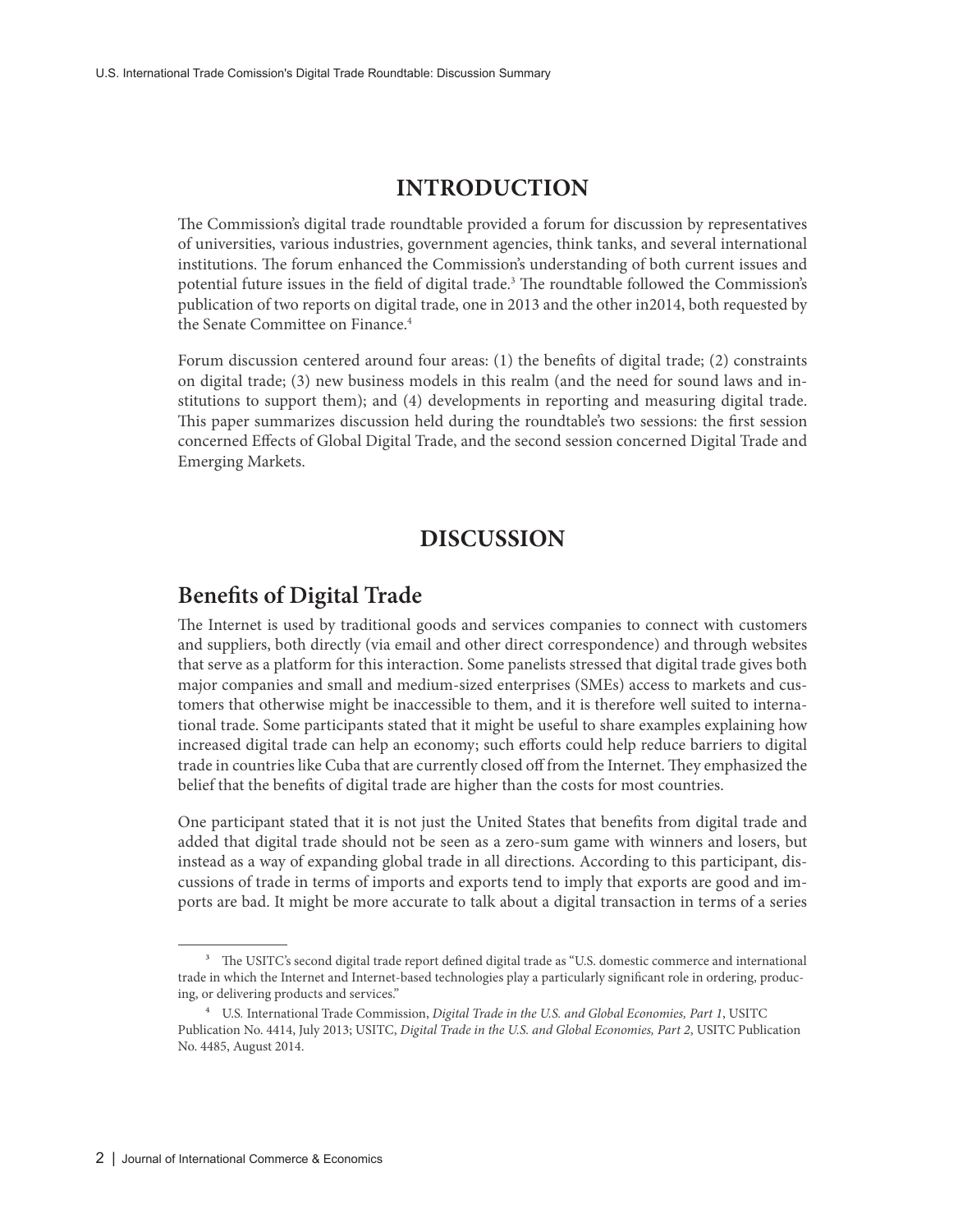of connections, rather than an import and an export. Separately, another participant stated that some U.S. policymakers express opposition to outsourcing practices, which that participant considered to be in contradiction to statements promoting growth in emerging markets.

According to participants, standards and laws that protect a potential consumer's privacy and security are also critical to building trust on the Internet. They stated that, in the United States and Europe, there are reliable laws and institutions to ensure that online transactions can be trusted. This reduces the risk for the buyer and the seller, thus expanding the market. Participants commented that standards still need to be improved in developing countries; trusted e-trade programs may help. The participants expressed the belief that the adoption of global standards by firms in emerging economies can increase their reach and lower their costs.

# **Barriers to Digital Trade**

Industry participants noted that their entry into and presence in certain foreign markets have met resistance from local firms, and despite domestic governments' claims that certain regulatory barriers to digital trade have legitimate rationales (e.g., national security, privacy protection, intellectual property protection, etc.), they assert that local firms' opposition is the likely actual motivation. They listed four main types of barriers to digital trade: data localization measures, differing privacy regimes, intellectual property protection measures, and shortcomings in infrastructure. Many participants agreed that measures such as data localization requirements (further discussed below) often did not yield the desired policy outcomes, and in some cases did more harm than good to domestic enterprises and consumers.

Moreover, participants repeatedly noted that there is a tremendous need to continue to foster collective effort through education and trade negotiations to reduce barriers to digital trade, and to help governments recognize that regulations and restrictive policies can create negative consequences for domestic companies as well as for the foreign companies these policies usually target. In emphasizing the importance of collective action, several participants affirmed that all countries, whether developed or developing, can benefit from digital trade and removal of trade barriers. An example would be an agreement between the United States and China in 2012 that expanded the list of American films that would be released in theaters in China.<sup>5</sup> According to a participant, since its signing, there has also been an increase in the number of American-Chinese co-produced films as well.

<sup>5</sup> Cieply, Michael, "In China Movie Pact, More 3-D, Less Reality," New York Times, February 19, 2012. *http:// www.nytimes.com/2012/02/20/business/media/more-3-d-less-reality-in-us-china-movie-pact.html*; White House, "United States Achieves Breakthrough on Movies in Dispute with China," press release, February 17, 2012, *https:// www.whitehouse.gov/the-press-office/2012/02/17/united-states-achieves-breakthrough-movies-dispute-china.*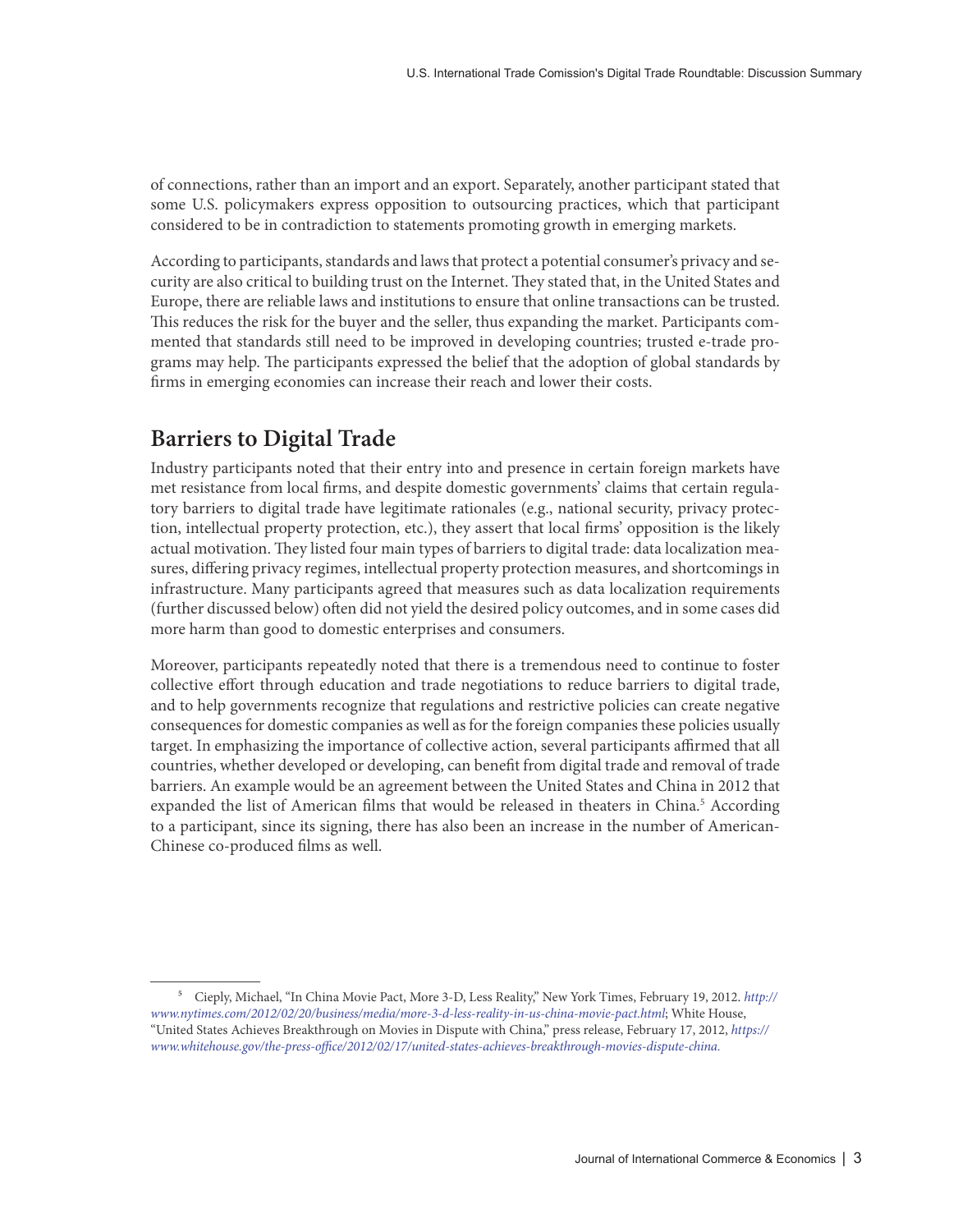## **DATA LOCALIZATION AND PRIVACY**

According to participants, data localization and privacy may be linked, as data localization is often justified as a solution for privacy concerns.6 Discussion at the roundtable centered on the growing consideration and use of data localization measures by many countries—a trend that strengthened after highly publicized revelations about U.S. government data-monitoring programs in 2013—and the enormous constraint that data localization can place on digital trade. For example, Russia reportedly has policies in place which require local storage of data regarding Russian citizens.7 Some at the roundtable expressed the belief that this is meant to target Western companies in response to sanctions imposed on Russia in 2014 by the United States, the European Union (EU), and other countries.

Participants also noted the introduction of some less direct data localization rules, such as the Brazilian "Marco Civil de Internet" legislation, that governments claim to be necessary to address privacy problems that have arisen or to help protect personal information.<sup>8</sup> Notwithstanding these stated goals, participants considered the Brazilian legislation, as well as similar legislation in the EU, India, Nigeria, and Chile, to be impediments to the presence and productivity of their companies in these countries as well as to international trade as a whole.

Participants also pointed out that there is a strong argument to be made that data localization increases burdens on domestic firms, who are the supposed beneficiaries of the policies, without effectively protecting these firms from foreign surveillance. The increased burden comes from requiring these firms to have domestic data storage mechanisms in place that are more cost-efficient elsewhere. They said that domestic firms, particularly SMEs, may not have the financial or technical resources to comply with requirements for storage of data on local servers. While large companies may be able to manage data restrictions and other barriers with relative ease by absorbing the costs associated with establishing their own data centers, participants stated that this is not the case for firms in emerging economies or for SMEs anywhere. These firms often rely on third parties to host their data, and may pay a higher price for data storage if it must be kept locally. Participants commented that, in some smaller countries, there may not even be a cloud provider offering local data storage. They further argued that local data storage may not be as safe, as most cloud storage providers store backups of data in different locations around the globe to diffuse risk.

<sup>6</sup> "Data localization" is a term used in discussions pertaining to reasons for storing data based on political needs rather than technical efficiency. It usually is discussed in terms of many countries having data localization requirements, which stipulate that some information must be kept on servers located within the country's physical borders. For more information see; U.S. International Trade Commission, *Digital Trade in the U.S. and Global Economies, Part 1*, USITC Publication No. 4414, July 2013.

<sup>7</sup> The law being referenced here is Russian Federal Law No. 242-FZ, the "Localization Law" adopted by the Russian parliament in July of 2014. As of January 2, 2015, President Putin has signed legislation into law moving the original September 1, 2016, deadline for compliance up to September 1, 2015. For more information, see *http:// pravo.gov.ru:8080/page.aspx?112453*.

<sup>8</sup> Brazilian Law No. 12,965, commonly known as the Brazilian Marco Civil de Internet, was signed on April 23, 2014. Text can be found here: *http://direitorio.fgv.br/sites/direitorio.fgv.br/files/marco20civil20inglc3aas2.pdf.*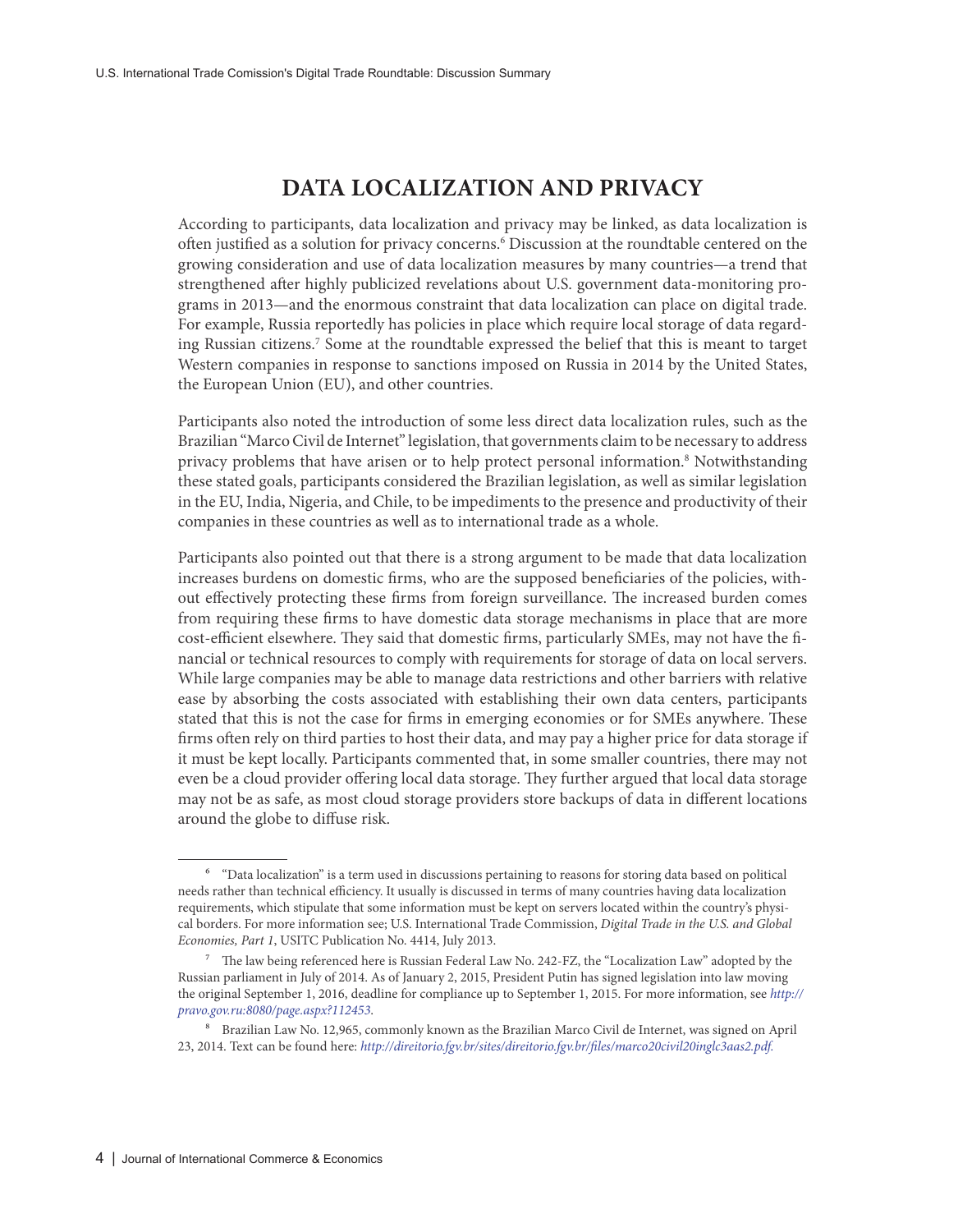## **ADEQUATE INTELLECTUAL PROPERTY PROTECTION**

According to participants' statements at the roundtable, intellectual property is an important and multifaceted component of the digital trade discussion. Some participants emphasized the importance of strong intellectual property protection, while others stressed the need for clear rules and limited liability for intermediaries.

Participants argued that piracy is an significant problem that effects industries globally, as firms in more countries involve themselves in not only the music industry but other forms of digital media as well (videos, video games, etc.). They expressed the view that adequate intellectual property protection serves as a baseline that allows creators to charge licensing fees and license legitimate delivery options through which customers can legally procure digital media. They said that, without such legal avenues available, the likelihood of piracy increases. According to these participants, in markets where Netflix's selection is less diverse than it is in the United States, consumers tend to look elsewhere to get their desired media. The Netherlands was cited as one country where Netflix has obtained licenses for only a limited library of movies and television shows. Netflix recently showed that Internet searches in the Netherlands for "Popcorn Time," an unlicensed online outlet streaming movies and TV shows, are just as plentiful as searches for Netflix in the last year or so.<sup>9</sup> Similarly, participants reported that the Google Play store and YouTube are not available in China, likely encouraging consumers there to access content via unlicensed distributors.

One participant pointed out that the output of professional musicians and other artists represents their intellectual property and this ongoing conversation about digital trade is extremely important to them; their biggest concern is protecting their intellectual property rights.

## **OTHER BARRIERS**

#### **De Minimis Requirements**

According to participants, customs requirements can also be a substantial barrier to digital trade, especially in countries that have low "de minimis" ceilings for duties payable on goods entering the country.<sup>10</sup> They pointed out that the low de minimis requirement adds disproportionate trade costs to low-value shipments of imported goods. In Canada, for example, the ceiling is \$20, whereas in the United States it is \$200. Participants contended that even low-cost

<sup>9</sup> Millan, Mark, "This is the Chart That's Freaking Netflix Out," Bloomberg, January 20, 2015, *[http://www.](http://www.bloomberg.com/news/articles/2015-01-21/this-is-the-chart-that-s-freaking-netflix-out) [bloomberg.com/news/articles/2015-01-21/this-is-the-chart-that-s-freaking-netflix-out.](http://www.bloomberg.com/news/articles/2015-01-21/this-is-the-chart-that-s-freaking-netflix-out)*

<sup>&</sup>lt;sup>10</sup> "De minimis" is defined as a valuation ceiling for goods, including documents and trade samples, below which no duty or tax is charged and clearance procedures, including data requirements, are minimal. For more information see; United Nations Economic Commission for Europe, "Trade Facilitation Implementation Guide: ICC Customs Guidelines," *http://tfig.unece.org/contents/icc-customs-guidelines.htm* (accessed February 27, 2015).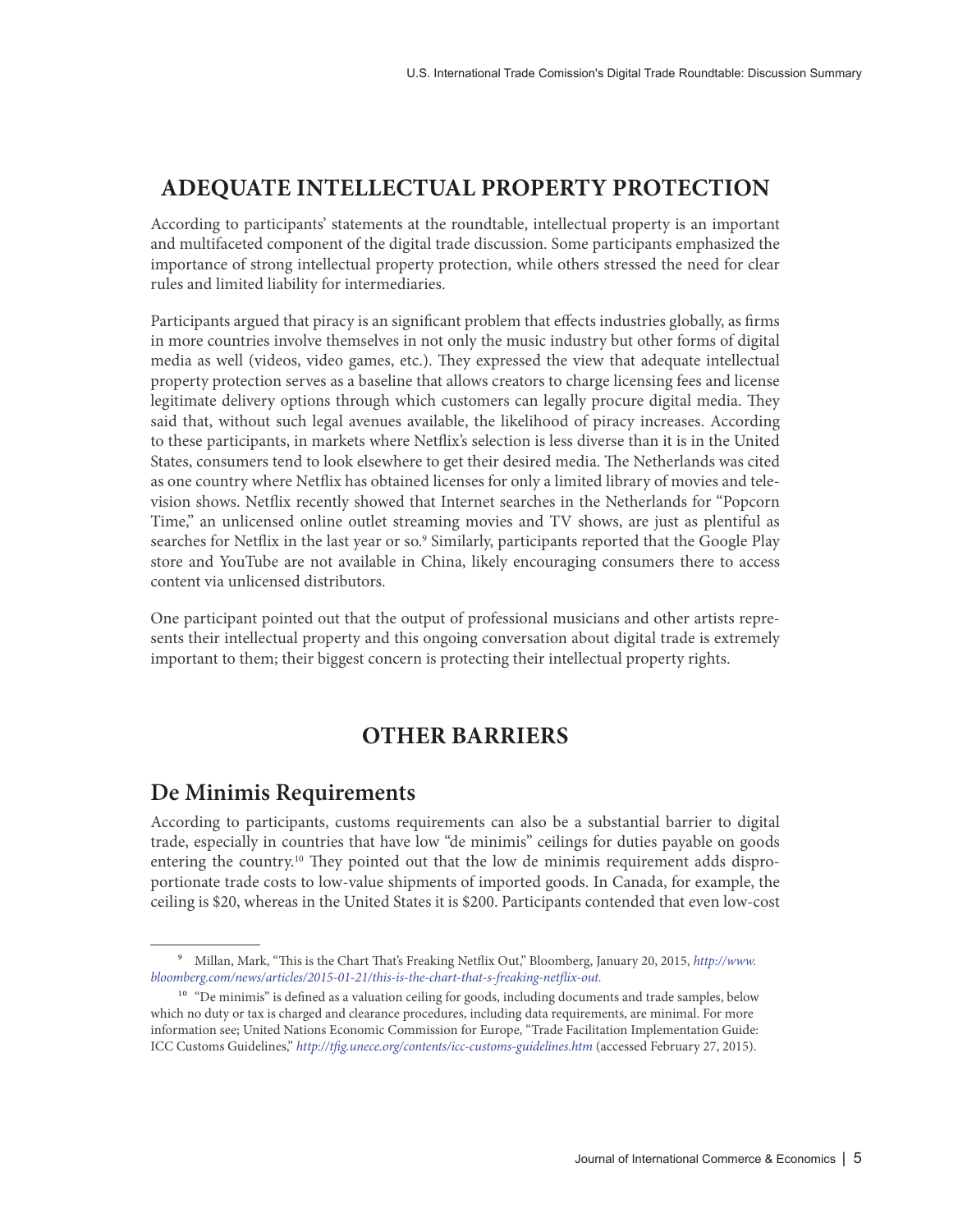items involve complicated paperwork, duties, and taxes on both sides of the transaction, often making transactions cost-ineffective for SMEs.

## **Cultural Restrictions**

Participants stated that another historically important barrier is cultural restrictions. Some countries have primetime TV and radio allotments for foreign and/or domestic content, as well as movie screen quotas that used to be relatively easy to enforce. According to the participants, the Internet has undermined this, allowing virtually anyone to transmit/receive media at will. Participants reported that in countries such as France, there are attempts to include Internet broadcast restrictions in laws that historically targeted only the broadcast television and radio industries.<sup>11</sup> Many at the roundtable agreed on the importance of keeping such cultural barriers out of the digital space.

Another major concern for participants was limits on foreign investments in cultural products in some countries. It was noted that Vietnam prohibits investing in projects considered to be detrimental to the cultural traditions of Vietnam.12 These cultural restrictions, according to participants, can encompass things like movies, music, games, and books. On the other hand, participants noted that some countries, such as China, are more open now than they were 15 years ago.

#### **Taxation and Investment**

Participants asserted that various national governments' growing interest in taxing the use of Internet (or other parts of the Internet) is potentially damaging. They state that this approach comes from a mindset of considering Internet access to be comparable to telecom access before the Internet. In the view of these participants, this actually does more to hurt the domestic economy and the "traditional" economy (i.e., the one where goods and services are exchanged in person versus over the Internet) than it does to discourage foreign access, because it diminishes the ability of the domestic companies to use the Internet to be globally competitive. By the same token, participants stated that foreign investment policies are a significant barrier to

 $11$  In France, pending legislation requires that 60 percent of programming be EU in origin and 40 percent in the French language. Internet, cable, and satellite networks must broadcast content that is 50 percent EU-origin and 30–35 percent French-language, as well as meet additional requirements to invest in the production of Frenchlanguage content. Moreover, cinemas must reserve five weeks per quarter for French feature films (with some exceptions). Similar radio broadcast quotas have been in effect since 1996. For more information, see United States Trade Representative (USTR), *2015 National Trade Estimate Report on Foreign Trade Barriers,* Washington, DC: USTR, 2015.

<sup>&</sup>lt;sup>12</sup> Consulate General of Vietnam in San Francisco, Ministry of Foreign Affairs of Vietnam, "Investment Sectors," n.d. *http://www.vietnamconsulate-sf.org/en/about-vietnam/investment-sectors/* (accessed May 8, 2015).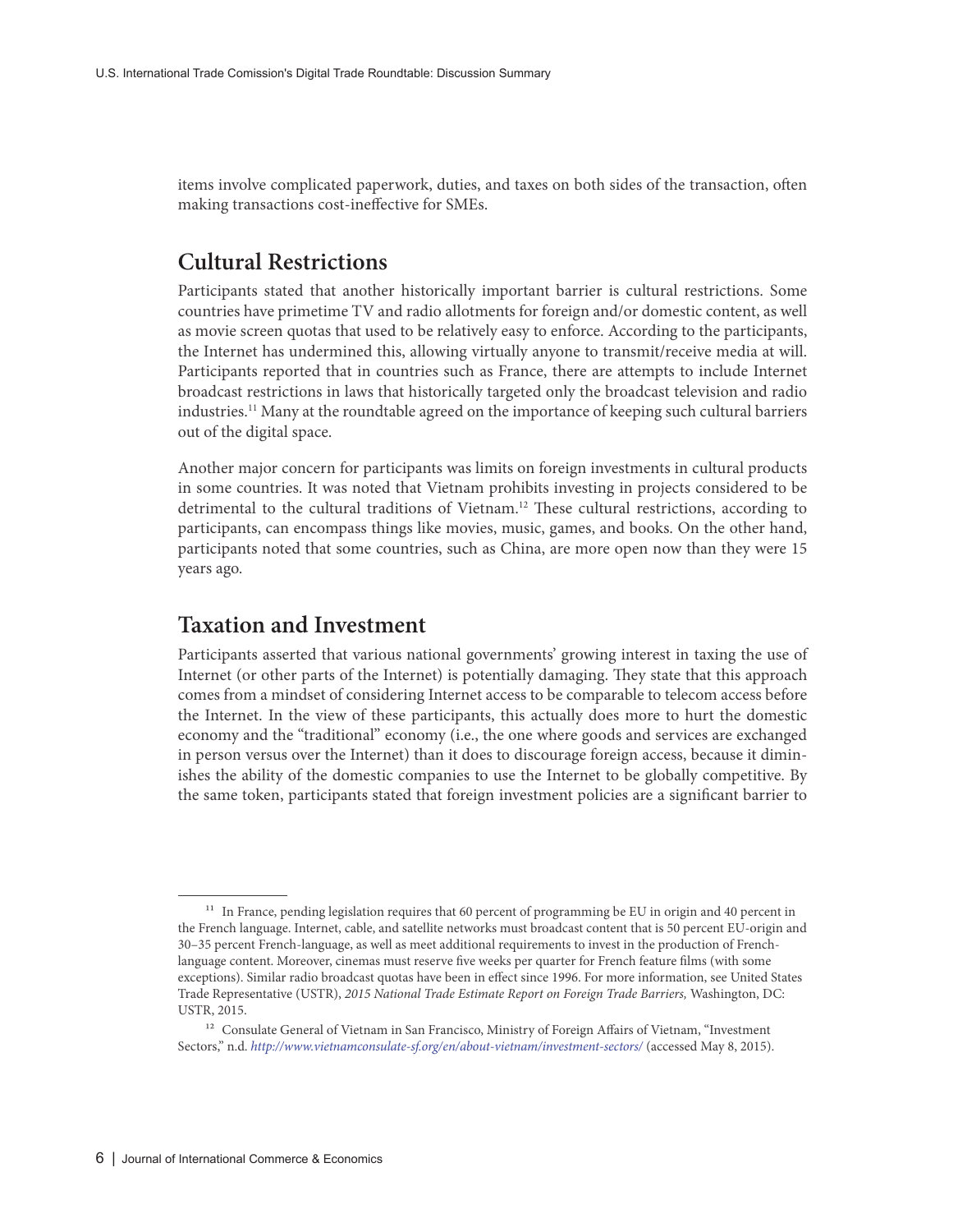trade in some countries. For example, Indonesia has a foreign ownership cap of 49 percent on e-commerce sites.13

# **BUSINESS MODELS, INTERNATIONAL AGREEMENTS, AND LAWS**

## **Business Models**

One participant stated that future business models have to focus on reaching new customers wherever possible. The participant claimed that 90 percent of the growth opportunities for digital trade are in the developing world, but that only 33 percent of people in those countries have access to the Internet. According to this participant, lack of access is both a government problem (infrastructure development) and a private enterprise problem (expanding Internet services and other outlets for digital media into these locations). The participant explained that the goal of increasing overall Internet access goes hand in hand with initiatives to develop cloud-based software, but increased access requires a certain amount of infrastructure so that people in developing countries can use cloud-based applications.

Some participants in the content industry reported that their business models rely on protection from sites offering pirated content, which are difficult to compete with since such sites are giving away content for free. For example, participants said that subscription based models such as Netflix rely on the company being relatively certain that their content won't be acquired or stored illegally, as these actions eliminate the need for a continued subscription for the consumer. As these types of business models continue to become more popular, laws protect them will become even more important.

## **International Agreements**

Participants noted the increasing prominence of digital trade in various proposed trade agreements: the Trans-Pacific Partnership (TPP), the Trade in Services Agreement (TiSA), and the Transatlantic Trade and Investment Partnership (TTIP). They expressed concern that government access to data and commercial access to data were being conflated in the trade agreement negotiations, and that it was important for these issues to be separated, with commercial access governed by trade agreements. The participants expressed hope that negotiators would be able to create a framework for TPP to reduce or eliminate barriers to commercial data use. With regard to TTIP, the importance of the Safe Harbor Agreement (an agreement that allows many U.S. companies to transfer their data outside of European countries if they meet certain

<sup>&</sup>lt;sup>13</sup> Grainger, Toby, Satyam Sharat, Alwin Redfordi, and Oentoeng Suria, "Investing in Indonesia: Recent Developments," *The Emerging Markets Private Equity Association,* August 26, 2014, *[http://empea.org/research/](http://empea.org/research/legal-regulatory-issues/investing-in-indonesia-recent-developments) [legal-regulatory-issues/investing-in-indonesia-recent-developments](http://empea.org/research/legal-regulatory-issues/investing-in-indonesia-recent-developments)*.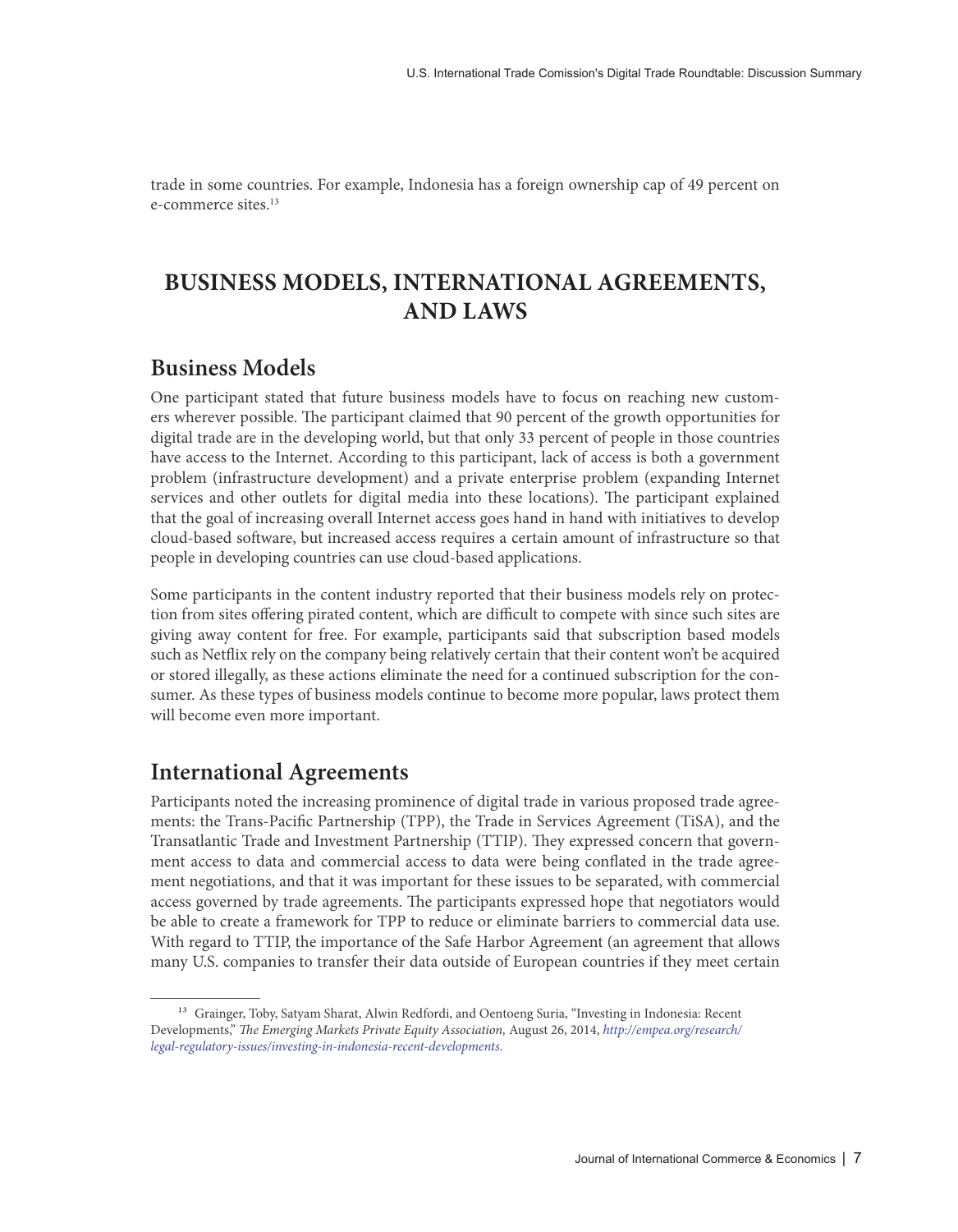standards) or a new agreement allowing expanded commercial access to European data was emphasized.<sup>14</sup>

A few participants called for a long-term discussion about the growing need for a separate agreement allowing the free flow of data transfer and the global benefits this would provide. They asserted that digital trade should be considered as important as services trade, and should be given the same level of attention. They stated that with respect to public protection, there should be some sort of necessity test putting limits on regulation: it cannot be unduly restrictive or a disguised restriction on trade.

Participants also emphasized that it is vital to recognize the increasing importance of digital trade in other international agreements moving forward. They suggested that the ongoing dialogues about trade facilitation and trade capacity building could be expanded to include digital trade. For example, participants felt that an "aid for e-trade" initiative, similar to the "aid for trade" initiative could really help put the international community behind the concept of digital trade, with respect to both infrastructure and capacity building. Moreover, they felt that discussions of capacity building and trade facilitation as it relates to digital trade should also be a part of ongoing TPP and TTIP negotiations.

Participants stated that U.S. companies have also been pioneering innovative solutions to Internet access problems in emerging economies, but they are restricted by the continuing high policy barriers to services trade. These participants observed that the Trade in Services Agreement (TiSA) could be critical to reducing these barriers.

Additionally, one participant indicated that transparency in negotiations was increasingly important. While trade negotiations have historically been conducted in secret, this approach is harder to maintain in the digital age, according to this participant, and may also be suboptimal. The participant said that the EU increased transparency by delineating some of its objectives for TTIP, and suggested that the United States also take this approach.

# **RECENT CONTRIBUTIONS TO THE LITERATURE ON MEASURING AND REPORTING DIGITAL TRADE**

Participants repeatedly noted the high quality of the work done by the Commission in quantifying the benefits of the Internet to the U.S. economy. They felt that this work should be extended to other economies around the world. It was also pointed out that research should be framed to describe the global benefits of a balanced and open digital trade environment. Quantifying the

<sup>&</sup>lt;sup>14</sup> The "Safe Harbor" framework is an agreement that allows data transfer outside the European Union. The European Commission's Directive on Data Protection, which went into effect in October 1998, prohibits the transfer of personal data to non-European Union countries that do not meet the European Union "adequacy" standard for privacy protection. This program allows U.S. organizations to be evaluated and then join a list of exceptions. For more information see *http://www.export.gov/safeharbor/.*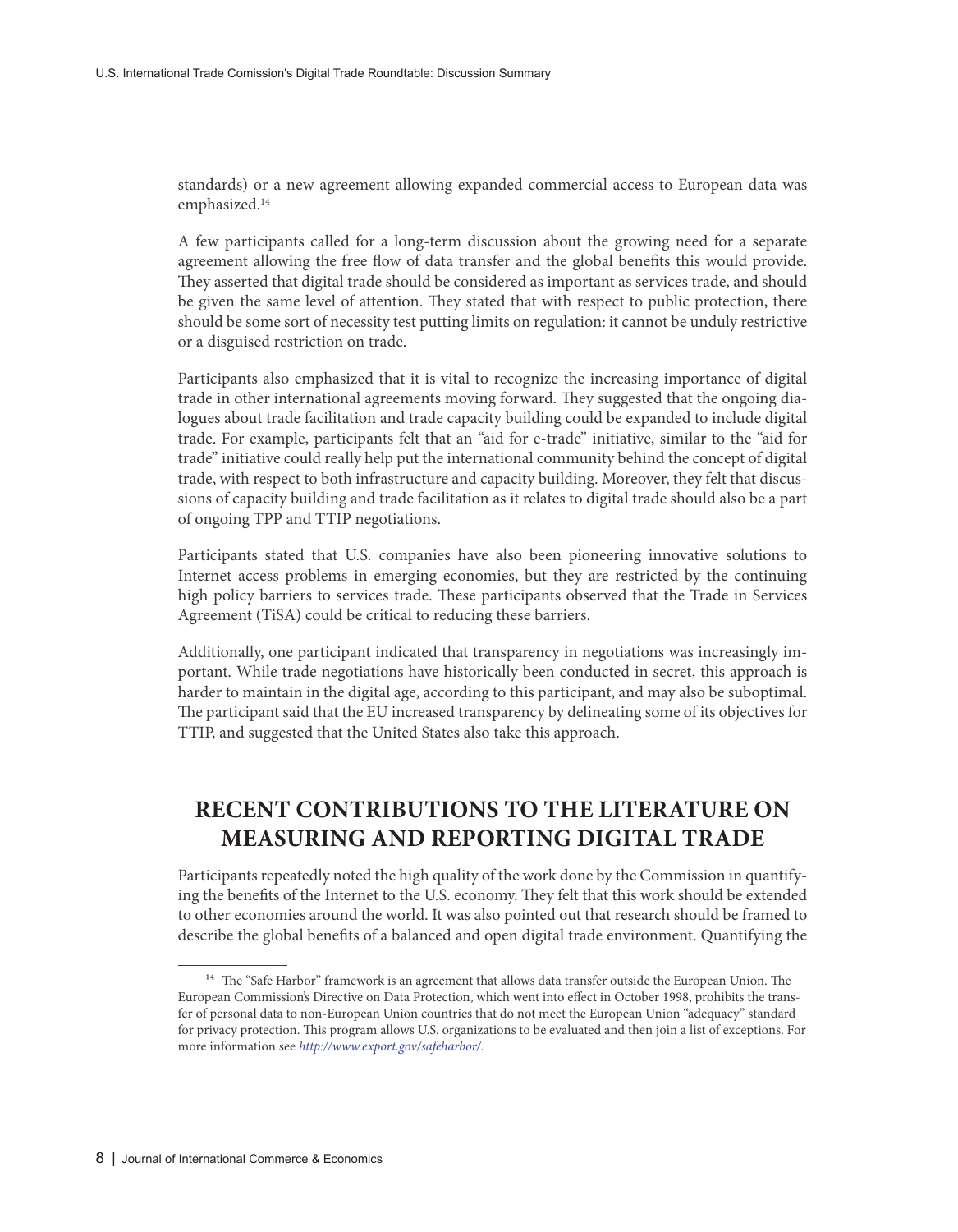benefits of more open investment regimes, improved access to information technology services and broadband, and a balanced set of rules governing digital trade would also be very helpful, in the view of many participants. They said it also would be helpful to obtain a better understanding of the relative importance of an environment that enables digital trade, the impact of industrial policies that hinder digital trade, and the effects of particular barriers. A working paper by a Commission economist which quantifies the relationship between broadband access and increased international trade was also discussed.15

Participants also highlighted the limitations of services data, noting the immense differences in disaggregation levels in particular; one pointed out that there are 48 categories (at the most disaggregated levels) in the Bureau of Economic Analysis services data, while there exist thousands of different categories for goods.<sup>16</sup> The participants cited the Commission as a leader in modeling the benefits of liberalizing services, and in showing that services are important for every industry. They said that further work on modeling the impact of policy barriers on services would be valuable. One participant described a recent World Bank study which found that a 10 percentage point increase in mobile phone penetration led to an increase in economic growth of 0.8 percent among developing countries. The same study reportedly found that a 10 percent increase in broadband Internet deployment leads to a 1.31 percent increase in annual per capita income.<sup>17</sup>

Participants recognized that private think tanks and research organizations have also done extensive research on the benefits of digital trade. As one participant noted, a recent McKinsey study found that three-quarters of the benefit of Internet connectivity accrues to traditional industries outside of the technology sector.<sup>18</sup> A participant also mentioned a recent Brookings Institution study on the Internet and transatlantic data flows, which found that both the United States and the EU are very competitive in digitally deliverable services sectors (i.e. services that may be, but are not necessarily, delivered digitally) of international trade, and that the EU has a bigger trade surplus in this area than the United States does.<sup>19 20</sup> Another recent study that was cited was carried out by the Information Technology and Innovation Foundation (ITIF),

<sup>&</sup>lt;sup>15</sup> Riker, David, "Internet Use and Openness to Trade," U.S. International Trade Commission Working Paper No. 2014-12C, December 2014.

<sup>&</sup>lt;sup>16</sup> U.S. Department of Commerce, Bureau of Economic Analysis, "Interactive Data Table 2.1: U.S. Trade in Services, by Type of Service, ," *[http://www.bea.gov/iTable/iTable.cfm?ReqID=62&step=1#reqid=62&step=1&isu](http://www.bea.gov/iTable/iTable.cfm?ReqID=62&step=1#reqid=62&step=1&isuri=1&6210=4&6200=160) [ri=1&6210=4&6200=160](http://www.bea.gov/iTable/iTable.cfm?ReqID=62&step=1#reqid=62&step=1&isuri=1&6210=4&6200=160)* (accessed March 27, 2015).

<sup>&</sup>lt;sup>17</sup> World Bank, *Information and Communications for Development: Extending Reach and Increasing Impact,* Washington, DC: World Bank, 2009.

<sup>&</sup>lt;sup>18</sup> Pélissié du Rausas, Matthieu, James Manyika, Eric Hazan, Jacques Bughin, Michael Chui, and Rémi Said, *Internet Matters: The Net's Sweeping Impact on Growth, Jobs, and Prosperity,* McKinsey Global Institute, May 2011. *http://www.mckinsey.com/insights/high\_tech\_telecoms\_internet/internet\_matters.*

<sup>&</sup>lt;sup>19</sup> Nicholson and Noonan, "Digital Economy and Cross-Border Trade," January 27, 2014; U.S. Census Bureau, "E-Stats," May 23, 2013

<sup>&</sup>lt;sup>20</sup> Meltzer, Joshua, "The Importance of the Internet and Transatlantic Data Flows for U.S. and EU Trade and Investment," Global Economy and Development, Brookings Institute, GED Working Paper 79, October 2014, *http://www.brookings.edu/~/media/research/files/papers/2014/10/internet-transatlantic-data-flows-meltzer/internettransatlantic-data-flows-version-2.pdf.*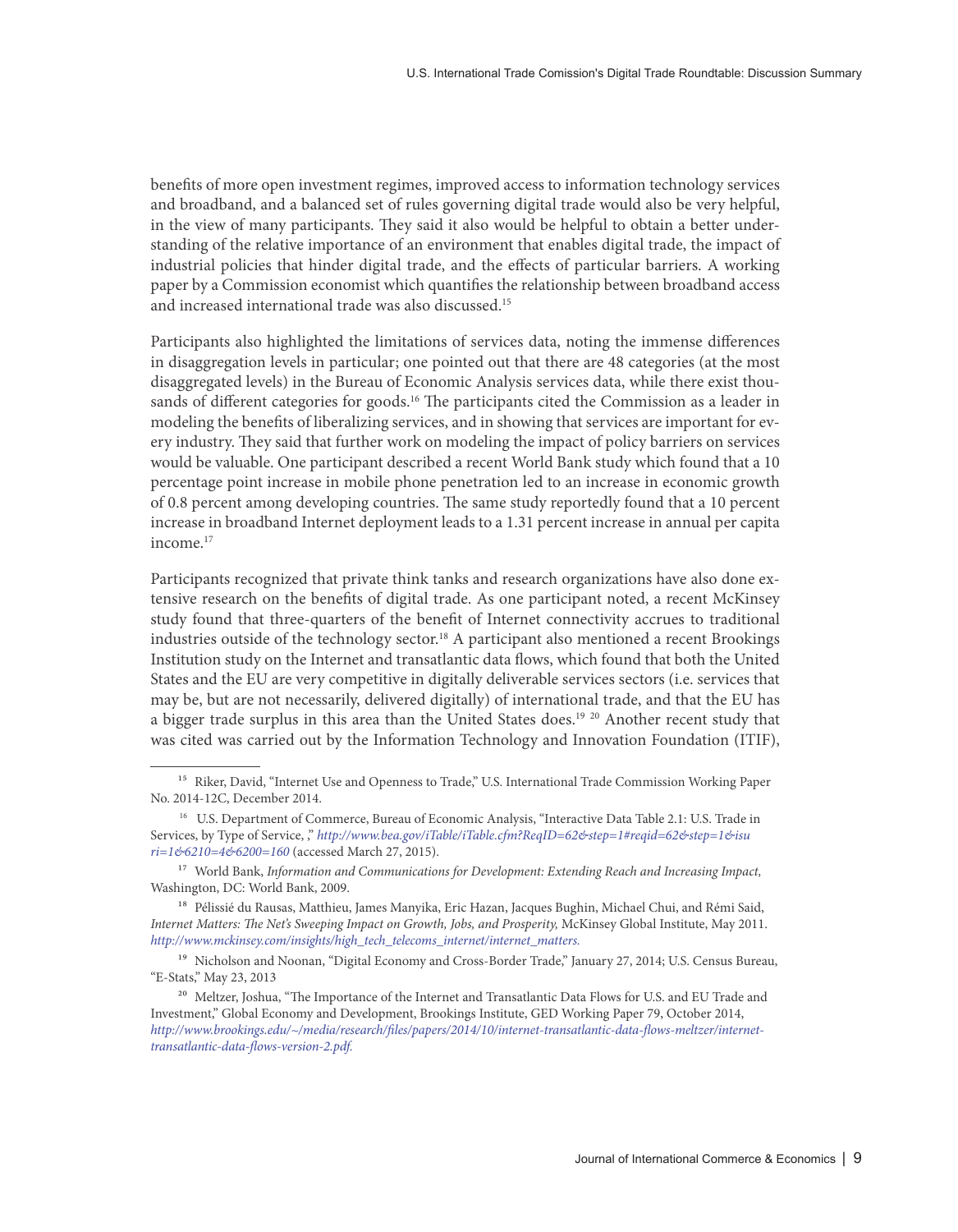which ranked 125 nations on taxes and tariffs on information and communication technology (ICT) goods and services; the participant noted for example that the study found that taxes and tariffs in Bangladesh add 58 percent to its costs for ICT goods and services, over and above the value-added tax. The study reportedly concluded that these taxes result in substantial decreases in the adoption of ICT technologies, depressing annual GDP growth 0.7–2.3 percent among African and East Asian developing countries.<sup>21</sup> Participants cited other work being done on related topics, including studies by the Asia-Pacific Economic Cooperation forum (the global digital economy), the Organisation for Economic Co-operation and Development (OECD) (localization barriers and the internet), and the International Development Division (IDD) at the Education Development Center (entrepreneurship in the Asia region).

#### **FINAL THOUGHTS**

Participants at the digital trade roundtable discussed the benefits and constraints of digital trade in a global context; the role that future business models, international agreements, and national laws will play in shaping the digital trade landscape; and finally, emerging work on digital trade in the world economy. They widely supported a reduction of barriers in foreign markets, as well as more globally recognized standards for contentious aspects of digital trade such as localization requirements, the "de minimis" issue, and cultural barriers. Participants also expressed a desire for consistent international governance and the creation of international agreements covering digital trade and its place in the global economy. This roundtable was an informative avenue through which the agency gained invaluable insight from leading academics, representatives from various industries, government agencies, and think–tanks, as well as other international institutions about the growing scope and importance of digital trade.

<sup>&</sup>lt;sup>21</sup> Miller, Ben, and Robert Atkinson, "Digital Drag: Ranking 125 Nations on Taxes and Tariffs on ICT Goods and Services," *Information Technology and Innovation Foundation,* October 24, 2014. *[http://www.itif.org/](http://www.itif.org/publications/2014/10/24/digital-drag-ranking-125-nations-taxes-and-tariffs-ict-goods-and-services) [publications/2014/10/24/digital-drag-ranking-125-nations-taxes-and-tariffs-ict-goods-and-services](http://www.itif.org/publications/2014/10/24/digital-drag-ranking-125-nations-taxes-and-tariffs-ict-goods-and-services)*.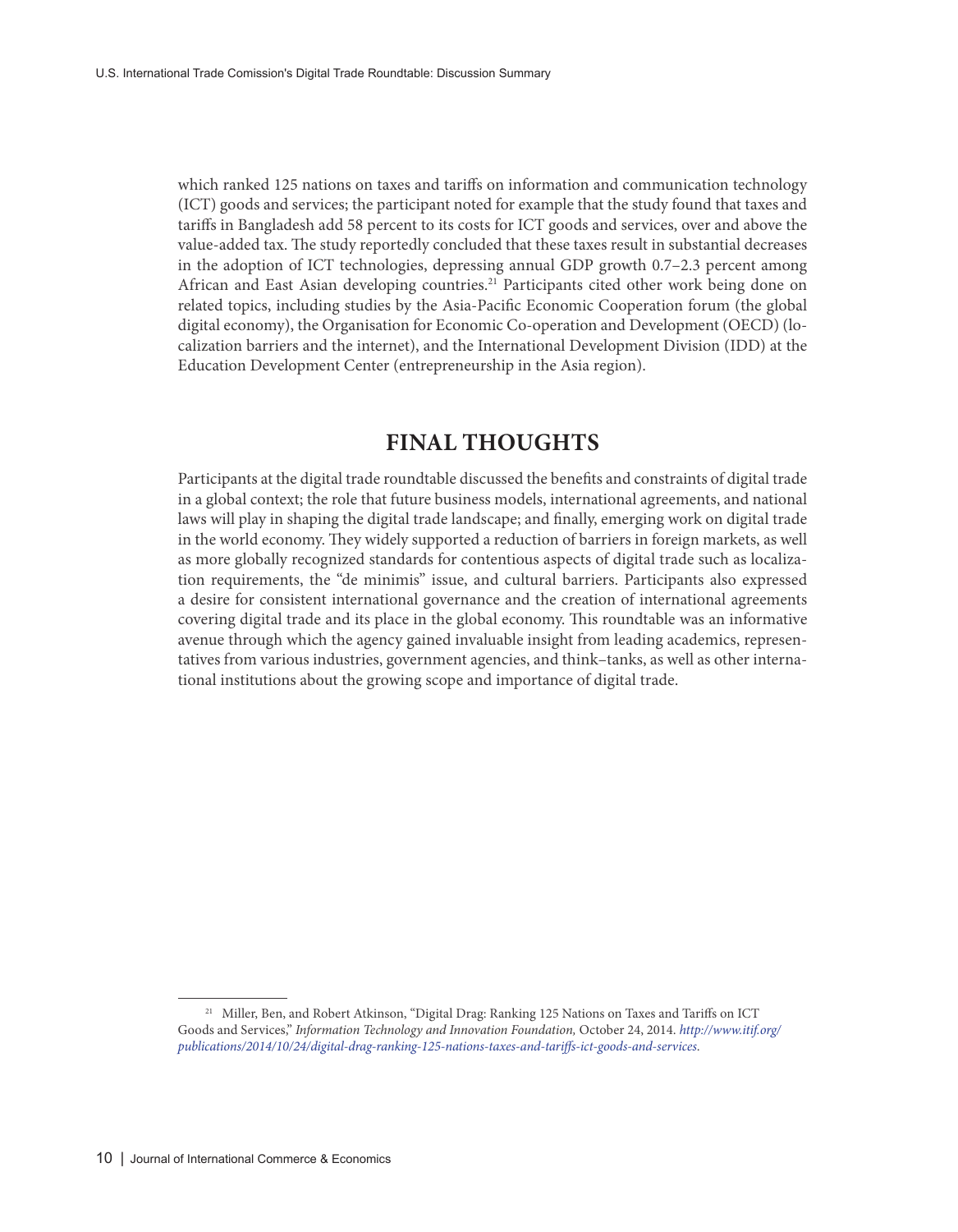## **BIBLIOGRAPHY**

- Cieply, Michael. "In China Movie Pact, More 3-D, Less Reality," New York Times, February 19, 2012. *http://www.nytimes.com/2012/02/20/business/media/more-3-d-less-reality-in-us-chinamovie-pact.html.*
- Consulate General of Vietnam in San Francisco, Ministry of Foreign Affairs of Vietnam. "Investment Sectors," n.d. *http://www.vietnamconsulate-sf.org/en/about-vietnam/investmentsectors/* (accessed May 8, 2015).
- Grainger, Toby, Satyam Sharat, Alwin Redfordi, and Oentoeng Suria. "Investing in Indonesia: Recent Developments," The Emerging Markets Private Equity Association, August 26, 2014, *http://empea.org/research/legal-regulatory-issues/investing-in-indonesia-recent-developments.*
- Meltzer, Joshua. "The Importance of the Internet and Transatlantic Data Flows for U.S. and EU Trade and Investment," Global Economy and Development, Brookings Institute, GED Working Paper 79, October 2014, *[http://www.brookings.edu/~/media/research/files/](http://www.brookings.edu/~/media/research/files/papers/2014/10/internet-transatlantic-data-flows-meltzer/internet-transatlantic-data-flows-version-2.pdf) [papers/2014/10/internet-transatlantic-data-flows-meltzer/internet-transatlantic-data-flows](http://www.brookings.edu/~/media/research/files/papers/2014/10/internet-transatlantic-data-flows-meltzer/internet-transatlantic-data-flows-version-2.pdf)[version-2.pdf](http://www.brookings.edu/~/media/research/files/papers/2014/10/internet-transatlantic-data-flows-meltzer/internet-transatlantic-data-flows-version-2.pdf).*
- Millan, Mark. "This is the Chart That's Freaking Netflix Out," Bloomberg, January 20, 2015, *[http://www.bloomberg.com/news/articles/2015-01-21/this-is-the-chart-that-s-freaking-netflix](http://www.bloomberg.com/news/articles/2015-01-21/this-is-the-chart-that-s-freaking-netflix-out)[out.](http://www.bloomberg.com/news/articles/2015-01-21/this-is-the-chart-that-s-freaking-netflix-out)*
- Miller, Ben, and Robert Atkinson. "Digital Drag: Ranking 125 Nations on Taxes and Tariffs on ICT Goods and Services," Information Technology and Innovation Foundation, October 24, 2014, *[http://www.itif.org/publications/2014/10/24/digital-drag-ranking-125-nations-taxes-and](http://www.itif.org/publications/2014/10/24/digital-drag-ranking-125-nations-taxes-and-tariffs-ict-goods-and-services)[tariffs-ict-goods-and-services.](http://www.itif.org/publications/2014/10/24/digital-drag-ranking-125-nations-taxes-and-tariffs-ict-goods-and-services)*
- Nicholson and Noonan. "Digital Economy and Cross-Border Trade," January 27, 2014; U.S. Census Bureau, "E-Stats," May 23, 2013.
- Pélissié du Rausas, Matthieu, James Manyika, Eric Hazan, Jacques Bughin, Michael Chui, and Rémi Said. "Internet Matters: The Net's Sweeping Impact on Growth, Jobs, and Prosperity, McKinsey Global Institute," May 2011, *[http://www.mckinsey.com/insights/high\\_tech\\_](http://www.mckinsey.com/insights/high_tech_telecoms_internet/internet_matters) [telecoms\\_internet/internet\\_matters.](http://www.mckinsey.com/insights/high_tech_telecoms_internet/internet_matters)*
- Riker, David. "Internet Use and Openness to Trade," U.S. International Trade Commission Working Paper No. 2014-12C, December 2014.
- United Nations Economic Commission for Europe. "Trade Facilitation Implementation Guide: ICC Customs Guidelines," *http://tfig.unece.org/contents/icc-customs-guidelines.htm* (accessed February 27, 2015).
- U.S. Department of Commerce, Bureau of Economic Analysis. "Interactive Data Table 2.1: U.S. Trade in Services, by Type of Service," *[http://www.bea.gov/iTable/iTable.cfm?ReqID=62&step](http://www.bea.gov/iTable/iTable.cfm?ReqID=62&step=1#reqid=62&step=1&isuri=1&6210=4&6200=160) [=1#reqid=62&step=1&isuri=1&6210=4&6200=160](http://www.bea.gov/iTable/iTable.cfm?ReqID=62&step=1#reqid=62&step=1&isuri=1&6210=4&6200=160)* (accessed March 27, 2015).